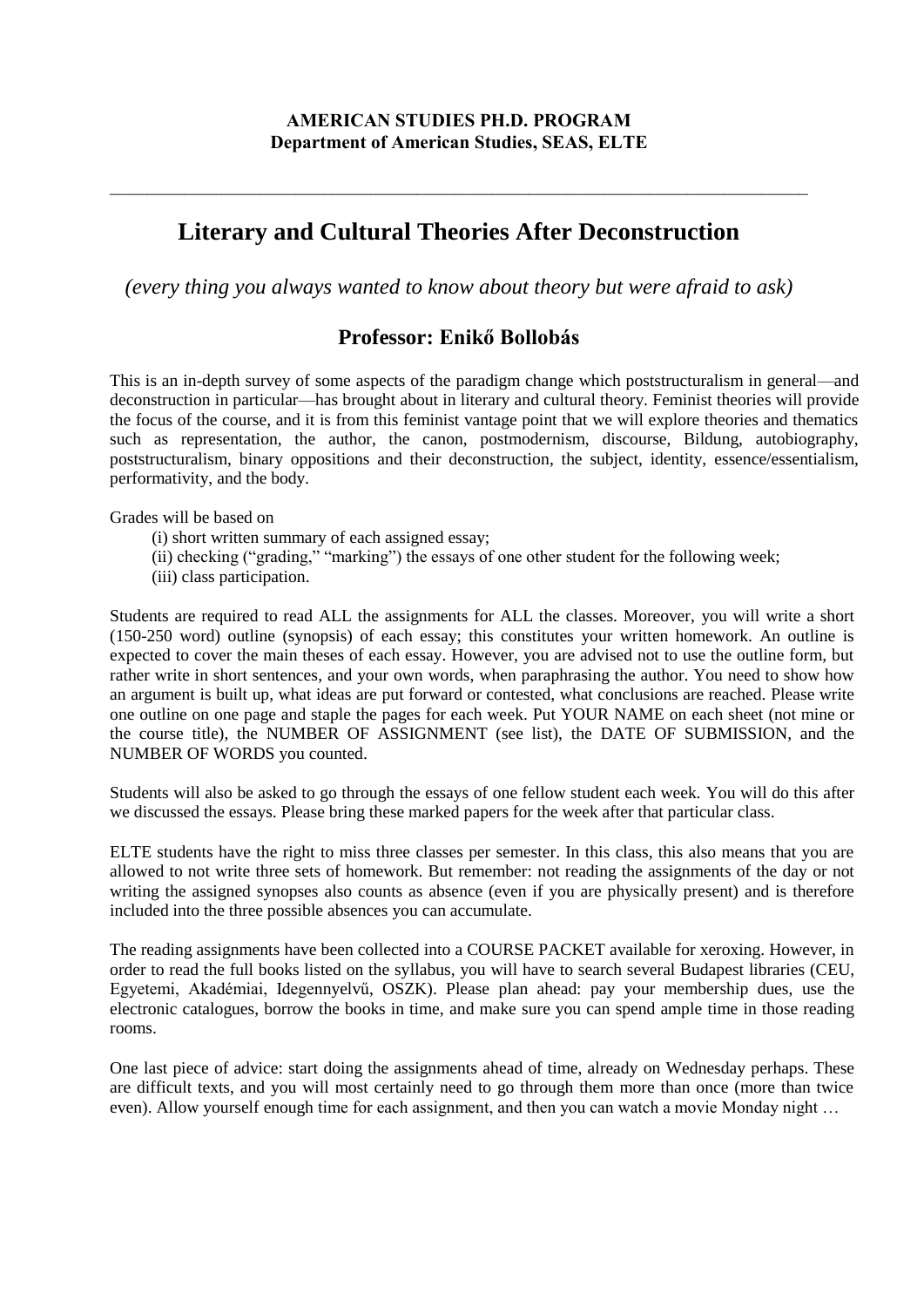# **Syllabus**

#### **Orientation Copernican Revolution in Theory: Deconstruction, Poststructuralism, Post-Deconstruction (Lecture)**

Background readings recommended to students:

- Hans Bertens, *Literary Theory—The Basics* (2001) (esp. chapters "The poststructuralist revolution: Derrida, deconstruction, and postmodernism" [117-146], "Poststructuralism continued: Foucault, Lacan" [147-163, 168])
- Catherine Belsey, *Critical Practice* (1980) (esp. chapters "Challenges to Expressive Realism," "Criticism and Meaning," "Addressing the Subject" [14-77], "The Interrogative Text" [78-87], "Deconstruction and the Difference It Makes" [114-119])
- Frank Lentricchia, *After the New Criticism* (1980) (esp. ch. 5: "History or the Abyss: Poststructuralism" [156-210])
- Jonathan Culler, *On Deconstruction* (1982) (esp. Chapter Two: "Deconstruction" [85-225])
- Robert Scholes, *Textual Power—Literary Theory and the Teaching of English* (1986)
- Frank Lentricchia and Thomas McLaughlin, *Critical Terms for Literary Study* (1990)
- Bókay Antal: *Irodalomtudomány a modern és posztmodern korban* (1997) (esp. ch's 6-7-8)
- Jonathan Culler, *Literary Theory—A Very Short Introduction* (1997)
- Catherine Belsey, *Poststructuralism: A Very Short Introduction* (2002)
- chapter on "Deconstruction": in Patricia Waugh, ed., *Literary Theory and Criticism—An Oxford Guide* (2006) (298-318)
- Introductions in *Literary Theories—A Reader and Guide*, ed. Julian Wolfreys (1999) (esp. FEMINISM [49-59], DECONSTRUCTION [267-282], POSTSTRUCTURALISM [317-328], POSTMODERNISM [359-371], POSTCOLONIAL THEORY [463-474], GAY STUDIES/QUEER THEORY [525-537], CULTURAL STUDIES [593-604])

# **First wave feminism**

# **• Mary Wollstonecraft**

**READ AND OUTLINE:**

Mary Wollstonecraft, *Vindication of the Rights of Woman* (1792) INTERNET (for example, http://feminism.eserver.org/history/wollstonecraft-vindication.txt)

# **• Virginia Woolf**

#### **READ AND OUTLINE:**

Virginia Woolf, *A Room of One's Own* (1929) INTERNET (for example, http://ebooks.adelaide.edu.au/w/woolf/virginia/w91r/)

**Second wave feminism 1. Betty Friedan READ AND OUTLINE:** Betty Friedan, *The Feminine Mystique* (1963) [CHECK LIBRARIES]

# **"Images of Women" Criticism**

# **READ AND OUTLINE:**

de Beauvoir, "The Myth of Woman in Five Authors" (Ch. X of *The Second Sex*) [CHECK LIBRARIES]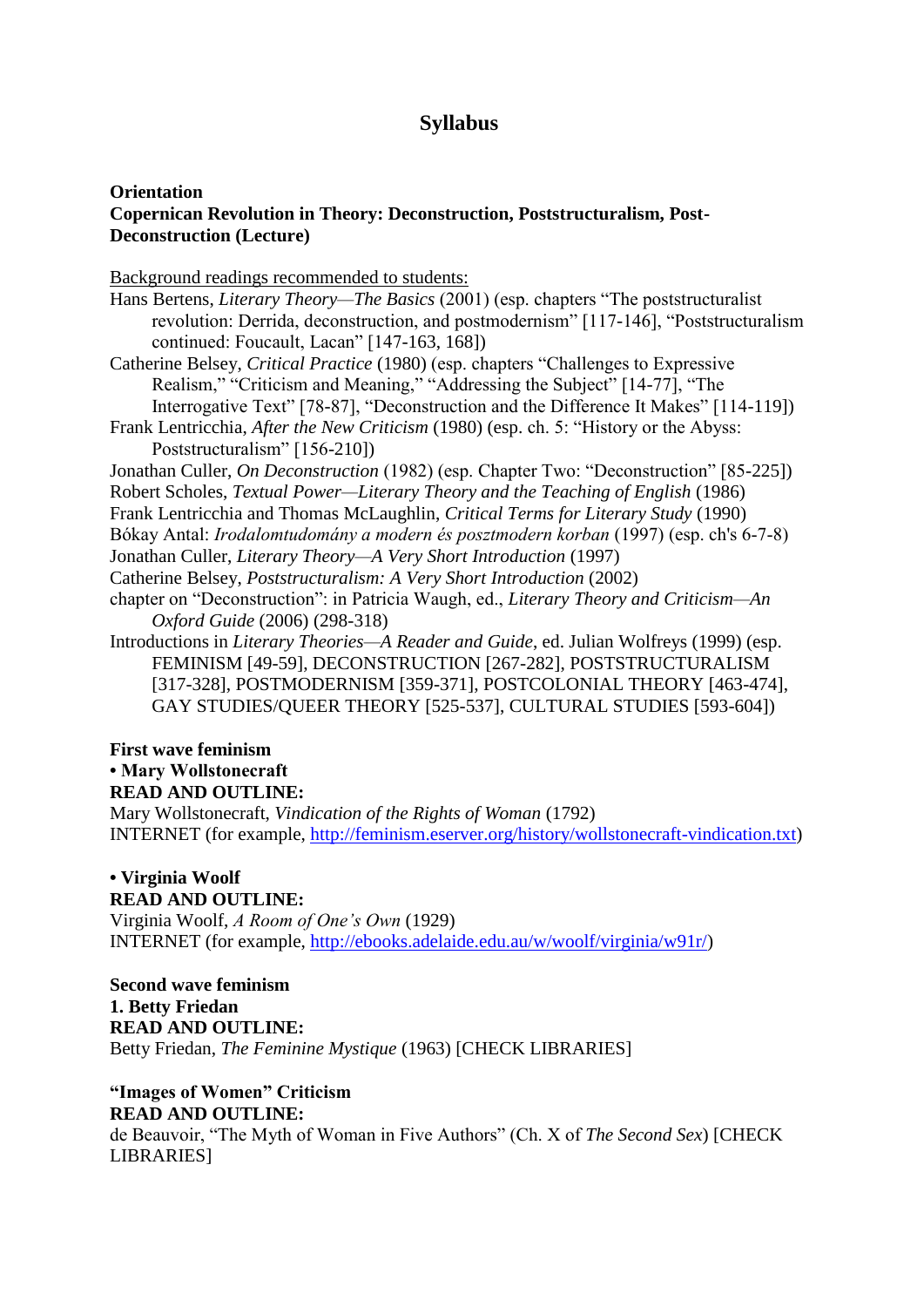# **In search of the female voice, woman as writer READ AND OUTLINE:**

Ruth Robbins, "Woman As Writer" (PACKET)

### • **gynocriticism**

### **READ AND OUTLINE:**

Elaine Showalter, "Feminist Criticism in the Wilderness" (PACKET)

### **Interrogating the canon READ AND OUTLINE:**

Annette Kolodny, "A Map for Rereading: Gender and the Interpretation of Literary Texts" (PACKET)

Lilian S. Robinson, "Treason Our Texts: Feminist Challenges to the Literary Canon" (PACKET)

Ann duCille, "On canons: anxious history and the rise of black feminist literary studies" (PACKET)

### **The diversification of feminisms**

# **Humanist and postmodern feminism READ AND OUTLINE:**

de Lauretis, "Upping the Anti in Feminist Theory" (PACKET)

# *Gynesis***, or woman entering discourse READ AND OUTLINE:**

Mary Jacobus, "Is There a Woman in this Text?" (PACKET) Mary Jacobus, "Reading Woman (Reading)" (PACKET) Shoshana Felman, "Rereading Femininity" (PACKET)

# **The impact of feminist literary theory on literary studies**

#### **• novel studies READ AND OUTLINE:**

Nancy Armstrong, "What feminism did to novel studies" (PACKET) Nancy K. Miller, "Emphasis Added: Plots and Plausibilities in Women's Fiction" (PACKET)

# **• modernism(s) READ AND OUTLINE:**

Katherine Mullin, "Modernisms and feminisms" (PACKET)

# **• Bildung READ AND OUTLINE:**

Elizabeth Abel, et al., "Introduction" (PACKET)

#### **• autobiography READ AND OUTLINE:**

Linda Anderson, "Autobiography and the feminist subject" (PACKET)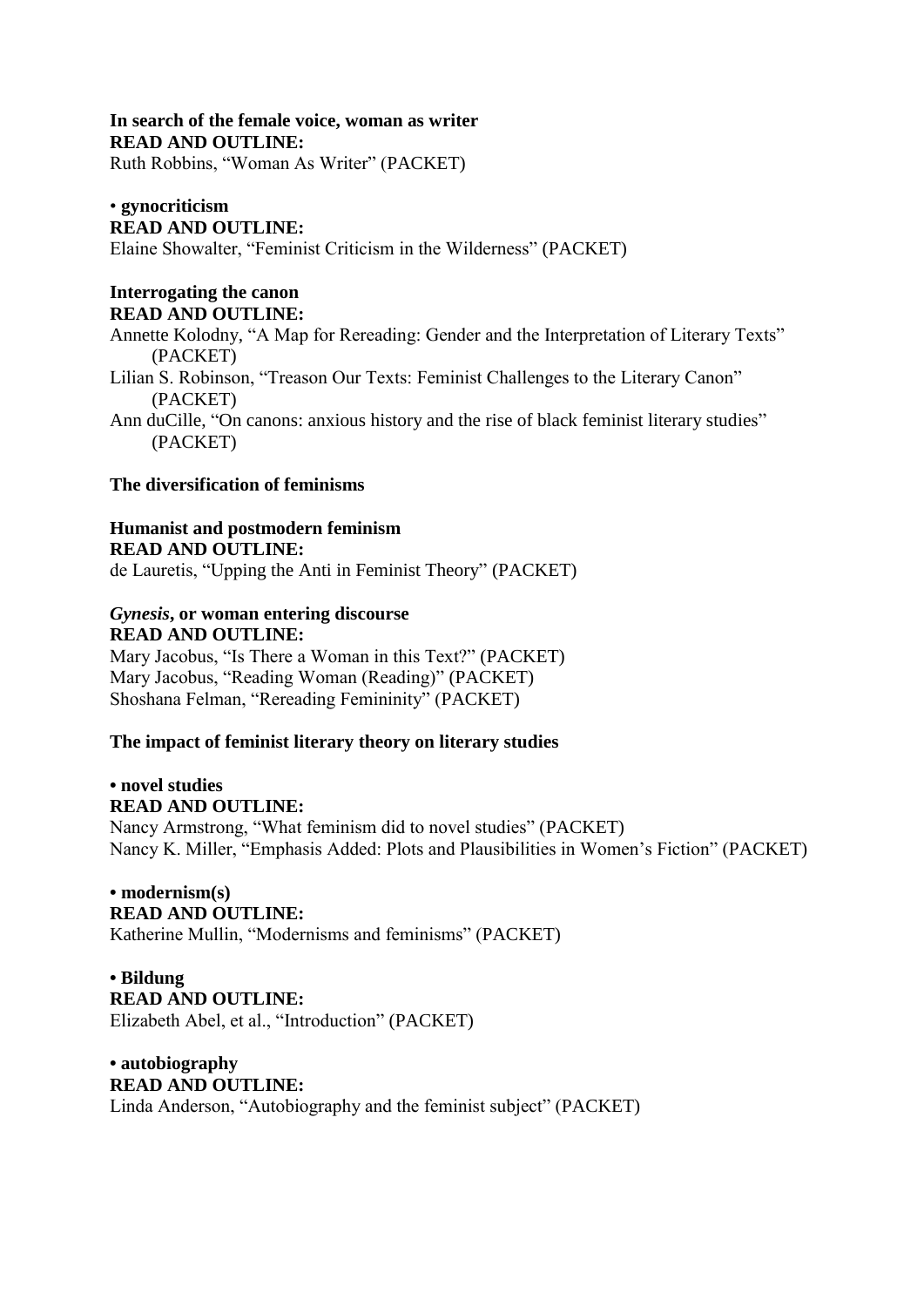### **Poststructuralism and feminism READ AND OUTLINE:**

Rey Chow, "Poststructuralism: theory as critical self-consciousness" (PACKET)

### **• Psychoanalytic feminism READ AND OUTLINE:**

Juliet Mitchell, "Femininity, narrative and psychoanalysis" (PACKET) Maggie Humm, "Language and Psychoanalysis" (PACKET)

#### **French ("French") feminism READ AND OUTLINE:**

Hélène Cixous, "Sorties" (PACKET) Hélène Cixous, "The Laugh of the Medusa" (PACKET) Luce Irigaray, "This Sex Which is Not One" (PACKET) Toril Moi, "Feminist, Female, Feminine" (PACKET)

### **Postfeminism, Postmodern feminism**

### **READ AND OUTLINE:**

Patricia Waugh, "Postmodern and Feminism: Where Have All the Women Gone?" (PACKET) Susan Bordo, "Feminism, Postmodernism, Genderskepticism" (PACKET)

### **• Deconstructive feminism READ AND OUTLINE:**

Jane Moore, "Promises, Promises" (PACKET) Barbara Johnson, "Gender Theory and the Yale School" (PACKET)

# **Poststructuralist theories of the (gendered) subject READ AND OUTLINE:**

Michel Foucault, "The Subject and Power" (PACKET) Chris Weedon, "Subjects" (PACKET) Catherine Belsey, "Addressing the Subject" (PACKET)

# **READ AND OUTLINE:**

Elizabeth Grosz, "Sexual Signatures. Feminism After the Death of the Author" (PACKET) Elizabeth Grosz, "Ontology and Equivocation—Derrida's Politics of Sexual Difference" (PACKET)

#### **Other poststructuralist feminists READ AND OUTLINE:**

Judith Butler, "Contingent Foundations: Feminism and the Question of 'Postmodernism'" (PACKET)

Diana Fuss, "The 'Risk' of Essence" (PACKET)

# **Metaphors (Lecture)**

# **Texts discussed:**

Judith Butler, *Gender Trouble: Feminism and the Subversion of Identity*; *Bodies That Matter—On the Discursive Limits on "Sex"* (performativity) Hélène Cixous, *The Newly Born Woman* (the body)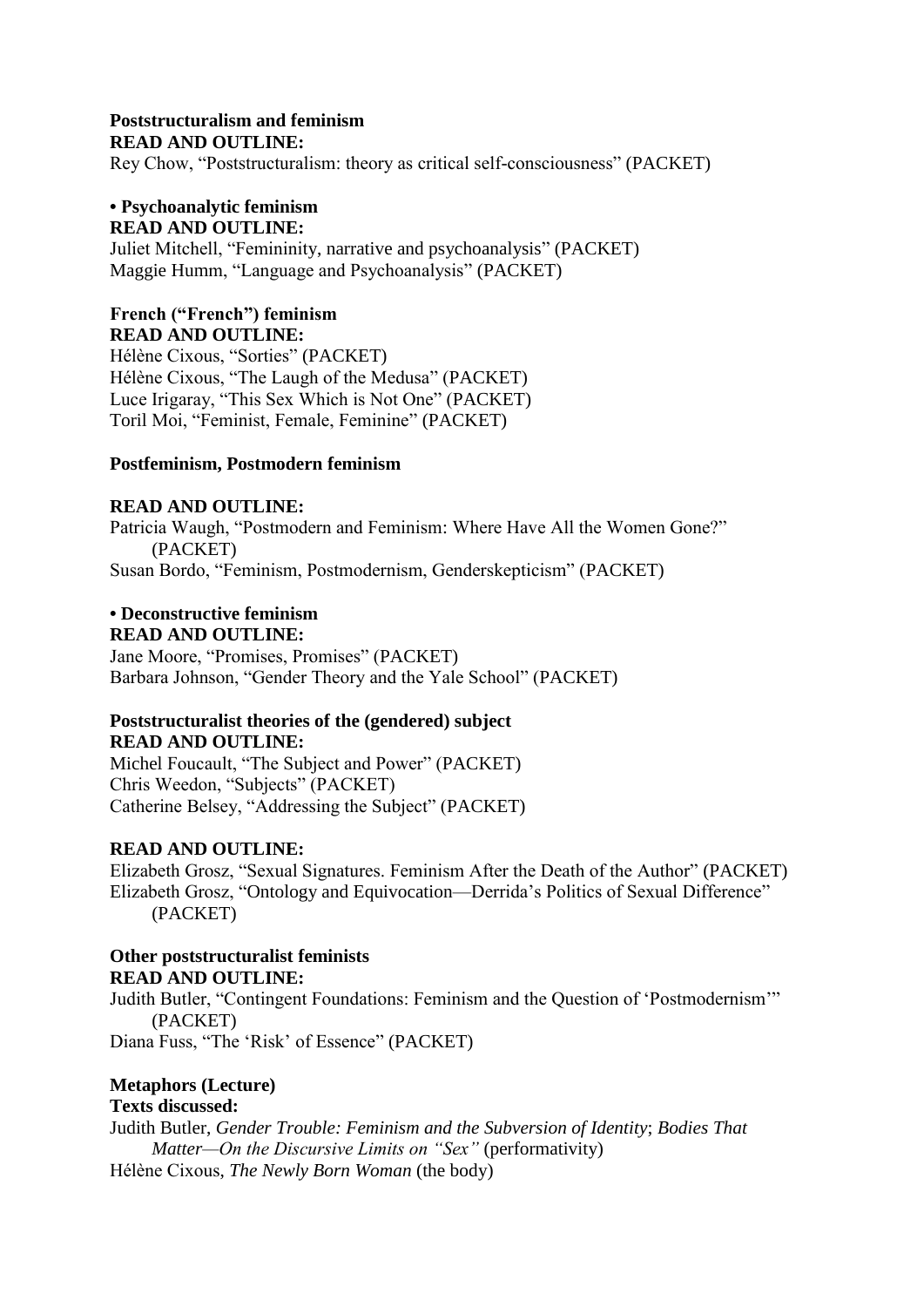Donna Haraway, "A Manifesto for Cyborgs" (the cyborg)

Rosi Braidotti, *Nomadic Subjects—Embodiment and Sexual Difference in Contemporary Feminist Theory* (nomadic subject)

Gloria Anzaldúa, *Borderlands/La Frontera—The New Mestiza* (new mestiza)

Elisabeth Bronfen, *The Knotted Subject—Hysteria and Its Discontents* (the hysterical woman)

Kaja Silverman, *The Subject of Semiotics* (suture)

*… to be continued …*

*(next semester, with RACE STUDIES, POSTCOLONIAL THEORIES, CULTURAL STUDIES, QUEER THEORY AND SEXUALITY STUDIES, ECOCRITICISM, and DISABILITY STUDIES)*